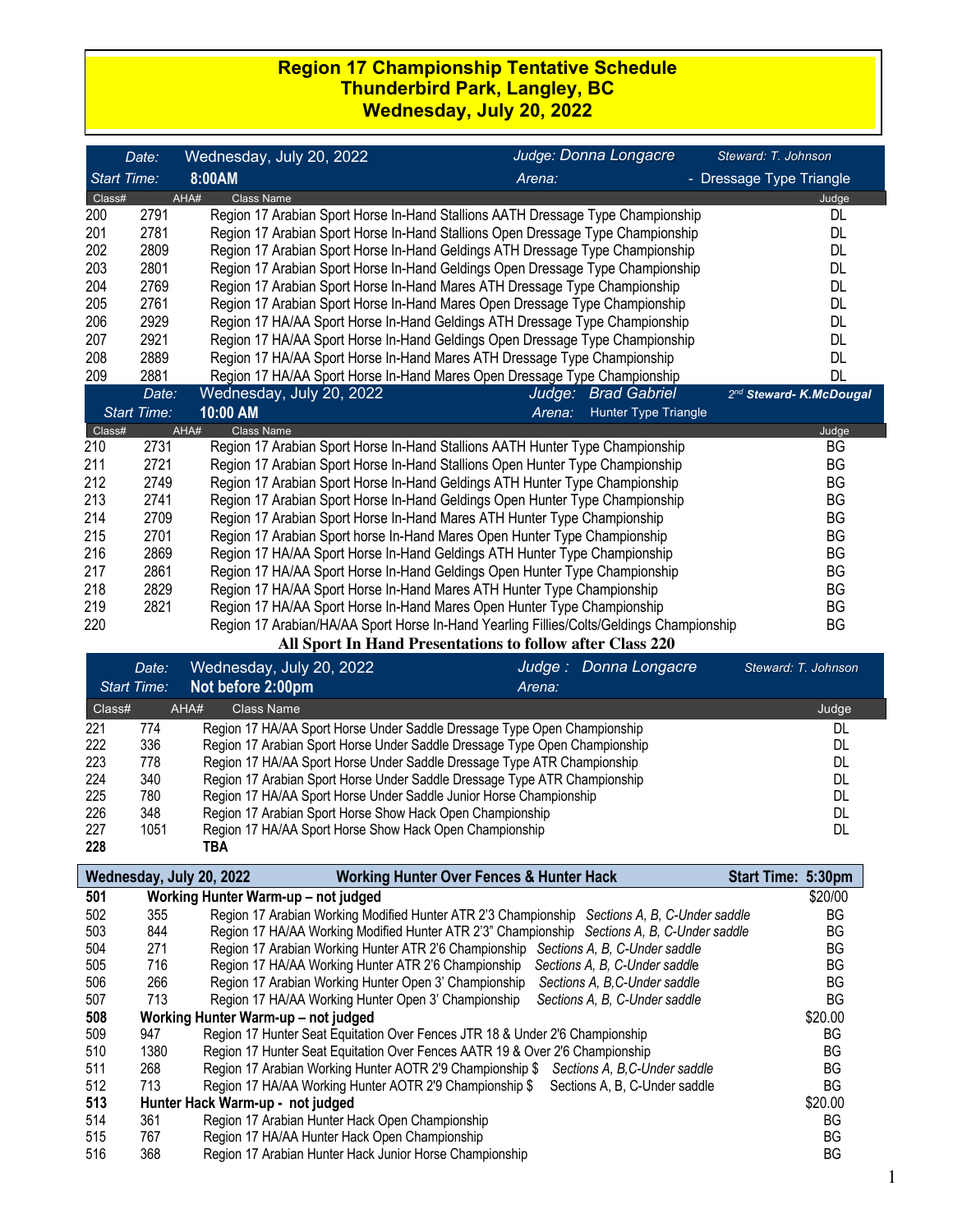## **Region 17 Championship Tentative Schedule Thursday - July 21, 2022**

|     | Date:              | Thursday, July 21, 2022                                                  | Judge: | <b>Brad Gabriel</b>      | Steward: T.Johnson |
|-----|--------------------|--------------------------------------------------------------------------|--------|--------------------------|--------------------|
|     | <b>Start Time:</b> | $8:00$ AM                                                                | Arena: | Hunter Type Under Saddle |                    |
| 229 |                    | TBA                                                                      |        |                          |                    |
| 230 | 776                | Region 17 HA/AA Sport Horse Under Saddle AOTR Championship \$            |        |                          | ΒG                 |
| 231 | 338                | Region 17 Arabian Sport Horse Under Saddle AOTR Championship \$          |        |                          | ΒG                 |
| 232 | 774                | Region 17 HA/AA Sport Horse Under Saddle Hunter Type Open Championship   |        |                          | ΒG                 |
| 233 | 336                | Region 17 Arabian Sport Horse Under Saddle Hunter Type Open Championship |        |                          | ΒG                 |
| 234 | 778                | Region 17 HA/AA Sport Horse Under Saddle Hunter Type ATR Championship    |        |                          | ΒG                 |
| 235 | 340                | Region 17 Arabian Sport Horse Under Saddle Hunter Type ATR Championship  |        |                          | ΒG                 |
| 236 | 342                | Region 17 Arabian Sport Horse Under Saddle Junior Horse Championship     |        |                          | ΒG                 |
| 238 | 1055               | Region 17 HA/AA Sport Horse Show Hack ATR Championship                   |        |                          | ΒG                 |
| 239 | 352                | Region 17 Arabian Sport Horse Show Hack ATR Championship                 |        |                          | ΒG                 |

|        | Date:              | Thursday, July 21, 2022                                           | Judges:        | <b>Michael Damianos</b> |                     |
|--------|--------------------|-------------------------------------------------------------------|----------------|-------------------------|---------------------|
|        | <b>Start Time:</b> | Not B4 11:30 Reining & Ranch Riding                               | Arena:         | <b>NEED</b>             | Steward: T. Johnson |
| Class# | AHA#               | Class Name                                                        |                |                         | Judge               |
| 240    | 661                | Region 17 HA/AA Reining Horse Open Championship                   | NRHA Pattern 6 |                         | MD                  |
| 241    | 229                | Region 17 Arabian Reining Horse AAOTR Championship \$             | NRHA Pattern 4 |                         | MD                  |
| 242    | 933                | Region 17 Reining Seat Equitation JTR Championship                | NRHA Pattern 4 |                         | MD                  |
| 243    | 664                | Region 17 HA/AA Reining Horse AAOTR Championship \$               | NRHA Pattern 4 |                         | MD                  |
| 244    | 231                | Region 17 Arabian Reining Horse ATR Championship                  | NRHA Pattern 8 |                         | MD                  |
|        |                    | Break - 15 minutes                                                |                |                         |                     |
| 245    | 3009               | Region 17 Arabian Ranch Horse Riding ATR Championship (Pattern 3) |                |                         | MD                  |
| 246    | 3029               | Region 17 HA/AA Ranch Horse Riding ATR Championship (Pattern 3)   |                |                         | MD                  |
|        |                    | Presentations to follow class 246                                 |                |                         |                     |

|        |      | Date: Thursday, July 21, 2022                                      | Judge: Donna Longacre |                          |
|--------|------|--------------------------------------------------------------------|-----------------------|--------------------------|
|        |      | Start Time: Not before 1:00pm                                      | <b>NEED</b><br>Arena: | 2nd Steward: K.McDougall |
| Class# |      | AHA#<br>Class Name                                                 |                       | Judge                    |
| 247    | 795  | Region 17 Dressage Training Level Open Championship Test 3         |                       | DL                       |
| 248    | 1806 | Region 17 Dressage Second Level AOTR Championship \$ Test 3        |                       | DL                       |
| 249    | 816  | Region 17 Dressage Third Level Open Championship Test 3            |                       | DL                       |
| 250    | 824  | Region 17 Dressage Fourth Level Open Championship Test 3           |                       | DL                       |
| 251    | 848  | Region 17 Dressage Training Level Junior Horse Championship Test 3 |                       | DL                       |
| 252    | 1439 | Region 17 Dressage Seat Equitation JTR 18 & Under Championship     |                       | DL                       |
| 403    |      |                                                                    |                       |                          |

#### **Presentations to follow class 252**

|        | Date:              | Thursday, July 21, 2022                                               | Judge: Michael Damianos |                     |
|--------|--------------------|-----------------------------------------------------------------------|-------------------------|---------------------|
|        | <b>Start Time:</b> | Not Before 3:00pm                                                     | <b>Arena NEED</b>       | Steward: T. Johnson |
| Class# | AHA#               | Class Name                                                            |                         | Judge               |
|        |                    | <b>Walk Course</b><br>TRAIL -                                         |                         |                     |
| 253    | 211                | Region 17 Arabian Western Trail Horse Open Championship               |                         | MD                  |
| 254    | 646                | Region 17 HA/AA Western Trail Horse Open Championship                 |                         | MD                  |
| 255    | 214                | Region 17 Arabian Western Trail Horse AAOTR 19 & Over Championship \$ |                         | MD                  |
| 256    | 649                | Region 17 HA/AA Western Trail Horse AAOTR 19 & Over Championship \$   |                         | <b>MD</b>           |
| 257    | 217                | Region 17 Arabian Western Trail Horse ATR Championship                |                         | <b>MD</b>           |
| 258    |                    | TBA                                                                   |                         | MD                  |
|        |                    | <b>Walk Course</b>                                                    |                         |                     |
| 259    | 180                | Region 17 Arabian English Trail Horse Open Championship               |                         | <b>MD</b>           |
| 260    | 692                | Region 17 HA/AA English Trail Horse Open Championship                 |                         | MD                  |
| 261    | 184                | Region 17 Arabian English Trail Horse ATR Championship                |                         | <b>MD</b>           |
| 262    | 696                | Region 17 HA/AA English Trail Horse ATR Championship                  |                         | <b>MD</b>           |
|        |                    |                                                                       | $\sim$ $\sim$           |                     |

#### **Western & English Trail Presentations immediately after Class 262**

# **6:00 pm - Dinner for all**  FUN Classes - Novelty Costume Class & Dog Races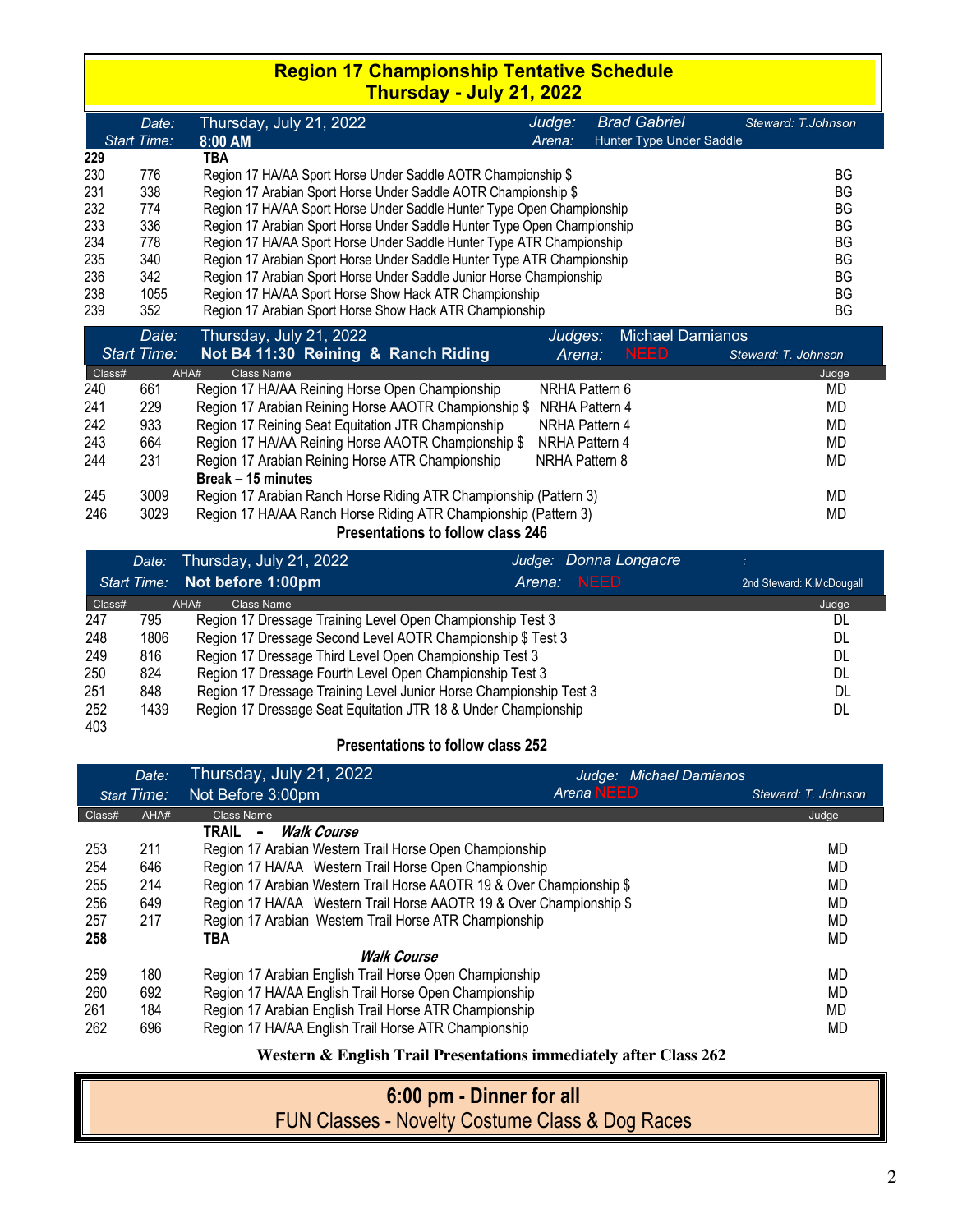### **Region 17 Championship Tentative Schedule Friday, July 22, 2022**

|       | Date:             | Friday, July 22, 2022                                           | Judge: | Donna Longacre |                                     |
|-------|-------------------|-----------------------------------------------------------------|--------|----------------|-------------------------------------|
|       | <b>Start Time</b> | $9:00$ AM                                                       | Arena: |                | 2 <sup>nd</sup> Steward K.McDougall |
| 263   | 789               | Region 17 Dressage Training Level ATR Championship Test 3       |        |                | DL                                  |
| 264   | 798               | Region 17 Dressage First Level Open Championship Test 3         |        |                | DL                                  |
| 265   | 1808              | Region 17 Dressage Second Level Open Championship Test 3        |        |                | DL                                  |
| 266   | 821               | Region 17 Dressage Third level ATR Championship Test 3          |        |                | DL                                  |
| 267   | 805               | Region 17 Dressage First Level ATR Championship Test 3          |        |                | DL                                  |
| 268   | 2302              | Region 17 Western Dressage Basic Level Open Championship Test 4 |        |                | DL                                  |
| 269   | 2402              | Region 17 Western Dressage Level 1 Championship Test 4          |        |                | DL                                  |
| 269.1 | 2502              | Region 17 Western Dressage Level 2 Championship Test 4          |        |                | DL                                  |
| 269.2 | 2314              | Region 17 Western Dressage Basic Level ATR Test 4               |        |                | DL                                  |
| 269.3 | 2414              | Region 17 Western Dressage Level 1 ATR Test 4                   |        |                | DL                                  |
| 269.4 | 2514              | Region 17 Western Dressage Level 2 ATR Test 4                   |        |                | DL                                  |

#### **Dressage Presentations will follow Class 269.4**

|             |                             | Dressage Fresentations will follow Class 209.4                              |                |                                            |                     |
|-------------|-----------------------------|-----------------------------------------------------------------------------|----------------|--------------------------------------------|---------------------|
|             | Date:                       | Friday, July 22, 2022                                                       | Judges:        | Conway, Damianos, Hora                     |                     |
|             | <b>Start Time:</b>          | $8:00$ am                                                                   | Arena:         | <b>MAIN RING</b>                           | Steward: T. Johnson |
| 270         | 27                          | Region 17 Arabian Gelding In-Hand 3 & Over Championship                     |                |                                            | CDH                 |
| 271         | 22                          | Region 17 Arabian Stallion Breeding 2 & Over AATH Championship              |                |                                            | DHC                 |
| 272         | 1372                        | Region 17 Showmanship AATH Championship                                     |                |                                            | <b>HCD</b>          |
| 273         | 322                         | Region 17 Arabian English Show Hack ATR Championship                        |                |                                            | <b>CDH</b>          |
| 274         | 516                         | Region 17 HA/AA English Pleasure Open Championship                          |                |                                            | <b>DHC</b>          |
| 275         | 621                         | Region 17 HA/AA Western Pleasure Gelding Championship                       |                |                                            | <b>HCD</b>          |
| 276         | 1649                        | Region 17 Arabian Western Pleasure JOTR Championship                        |                |                                            | <b>CDH</b>          |
| 277         |                             | Region 17 A/HA/AA Hunter Pleasure (5 Years of Age & Under) JACKPOT          |                |                                            | <b>DHC</b>          |
| 278         | 3137                        | Region 17 HA/AA Western Pleasure Select ATR Championship                    |                |                                            | <b>HCD</b>          |
| 279         | 2639                        | Region 17 HA/AA Country English Pleasure Choice/Elite ATR Championship      |                |                                            | CDH                 |
| 280         | 908                         | Region 17 Walk/Jog Western Pleasure 10 & Under Championship                 |                |                                            | <b>DHC</b>          |
| 281         | 2144                        | Region 17 HA/AA English Pleasure JOTR Championship                          |                |                                            | <b>HCD</b>          |
| 282         | 1636                        | Region 17 Arabian Hunter Pleasure JTR 14 & Under Championship               |                |                                            | <b>CDH</b>          |
| 283         | 1839                        | Region 17 Arabian Country English Pleasure Choice/Elite ATR Championship    |                |                                            | <b>DHC</b>          |
| 284         | 755                         | Region 17 HA/AA English Show Hack Open Championship                         |                |                                            | <b>HCD</b>          |
|             |                             |                                                                             |                |                                            |                     |
|             | Date:<br><b>Start Time:</b> | Friday, July 22, 2022<br>Not Before 12:30pm Noon                            | Judges:        | Conway, Damianos, Hora<br><b>MAIN RING</b> |                     |
|             |                             |                                                                             | Arena:         |                                            | Steward: T. Johnson |
| 285         |                             | Region 17 Select Stallion Futurity Arabian Yearling Filly ATH               |                |                                            | CDH                 |
| 286         |                             | Region 17 Select Stallion Futurity Arabian Yearling Colt/Gelding ATH        |                |                                            | DHC                 |
| 287         |                             | Region 17 Select Stallion Futurity HA/AA Yearling Filly ATH                 |                |                                            | <b>HCD</b>          |
| 288         |                             | Region 17 Select Stallion Futurity HA/AA Yearling Colt/Gelding ATH          |                |                                            | CDH                 |
| 289         | 1447                        | Region 17 HA/AA Performance Halter Geldings 3yrs & Over Championship        |                |                                            | <b>DHC</b>          |
| 290         | 2087                        | Region 17 Arabian 2 Old Geldings In-Hand Championship                       |                |                                            | <b>HCD</b>          |
| 291         | 2088                        | Region 17 Arabian 2 Old Fillies Championship                                |                |                                            | <b>CDH</b>          |
| 292         | $\overline{2}$              | Region 17 Arabian Yearling Fillies Championship                             |                |                                            | DHC                 |
| 293         |                             | TBA                                                                         |                |                                            |                     |
| 294         | 1647                        | Region 17 Arabian English Pleasure AAOTR Championship \$                    |                |                                            | <b>HCD</b>          |
| 295         | 1008                        | Region 17 Walk/Trot Hunter/Country/English Pleasure 10 & Under Championship |                |                                            | <b>CDH</b>          |
| 296         | 2165                        | Region 17 HA/AA Western Pleasure JTR Championship                           |                |                                            | DHC                 |
| 297         | 2637                        | Region 17 HA/AA Country English Pleasure Select ATR Championship            |                |                                            | <b>HCD</b>          |
| 298         | 316                         | Region 17 Arabian English Show Hack Open Championship                       |                |                                            | CDH                 |
| 299         | 2197                        | Region 17 Hunter Seat Equitation Not to Jump JTR 15-18 Championship         |                |                                            | <b>DHC</b>          |
| 300         | 96                          | Region 17 Arabian Country English Pleasure Open Championship                |                |                                            | <b>HCD</b>          |
| 301         | 3139                        | Region 17 HA/AA Western Pleasure Choice/Elite ATR Championship              |                |                                            | CDH                 |
| 302         | 291                         | Region 17 Arabian Hunter Pleasure Gelding Championship                      |                |                                            | DHC                 |
|             | Date:                       | Friday, July 22, 2022                                                       |                | Judges:<br><b>Michael Damianos</b>         |                     |
| Start Time: |                             | AFTER Class 302 - Reining & Ranch Riding                                    |                | <b>NEED</b><br>Arena:                      | Steward: T. Johnson |
| 303         | 226                         | Region 17 Arabian Reining Horse Open Championship                           | NRHA Pattern 6 |                                            | MD                  |
| 304         | 666                         | Region 17 HA/AA Reining Horse ATR Championship                              | NRHA Pattern 8 |                                            | <b>MD</b>           |
|             |                             | <b>Break 15 minutes</b>                                                     |                |                                            |                     |
| 305         | 3007                        | Region 17 Arabian Ranch Horse Riding Open Championship -Pattern 4           |                |                                            | МD                  |
| 306         | 3027                        | Region 17 HA/AA Ranch Horse Riding Open Championship - Pattern 4            |                |                                            | <b>MD</b>           |
|             |                             |                                                                             |                |                                            |                     |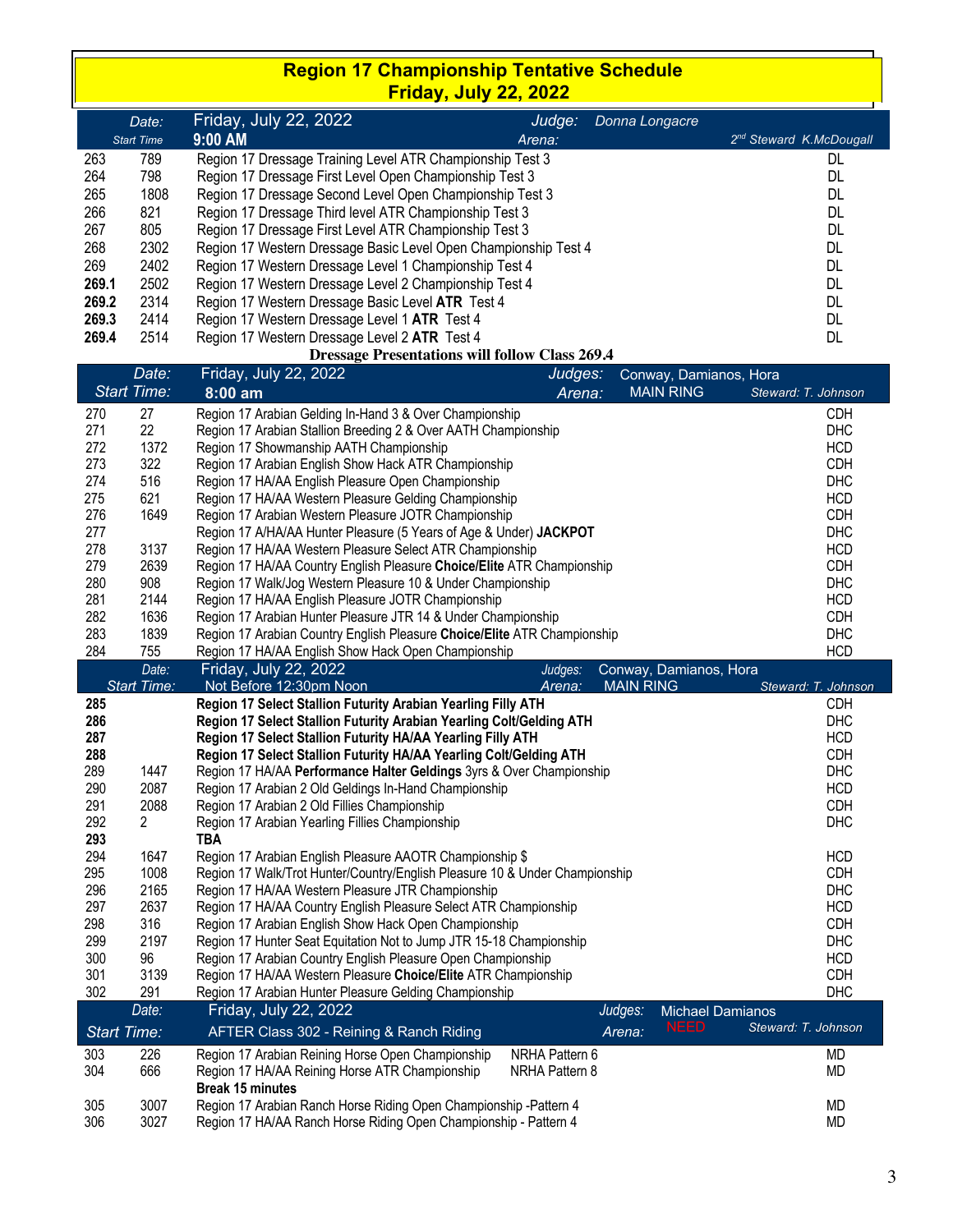## Friday, continued……

|     | Date:              | Friday, July 22, 2022<br>Conway, Damianos, Hora<br>Judges:                                      |            |
|-----|--------------------|-------------------------------------------------------------------------------------------------|------------|
|     | <b>Start Time:</b> | Steward: T. Johnson<br>$6:00$ pm ---- Introductions $-10$ minutes<br><b>MAIN RING</b><br>Arena: |            |
| 307 | 2                  | Region 17 Arabian Mare Breeding 2 & Over Championship                                           | <b>HCD</b> |
| 308 | 1643               | Region 17 Arabian Western Pleasure AAOTR Championship \$                                        | <b>CDH</b> |
| 309 | 1638               | Region 17 HA/AA Hunter Pleasure JOTR Championship                                               | <b>DHC</b> |
| 310 | 595                | Region 17 HA/AA Mounted Native Costume ATR Championship                                         | <b>HCD</b> |
| 311 | 1636               | Region 17 Arabian Hunter Pleasure JTR 15-18 Championship                                        | <b>CDH</b> |
| 312 | 584                | Region 17 HA/AA English Pleasure AAOTR Championship \$                                          | <b>DHC</b> |
| 313 | 1644               | Region 17 Arabian Hunter Pleasure AAOTR Championship \$                                         | <b>HCD</b> |
| 314 | 2115               | Region 17 Arabian Country English Pleasure JTR Championship                                     | <b>CDH</b> |
| 315 |                    | Region 17 A/HA/AA Western Pleasure (5 Years of Age & Under) JACKPOT                             | <b>DHC</b> |
| 398 | 1641               | Region 17 HA/AA Country English Pleasure AAOTR Championship \$ MOVED FROM SUNDAY AFTERNOON      | <b>DHC</b> |
| 316 | 76                 | Region 17 Arabian English Pleasure Open Championship                                            | <b>HCD</b> |
| 317 | 734                | Region 17 HA/AA Hunter Pleasure Open Championship                                               | <b>CDH</b> |

### **Region 17 Championship - Tentative Schedule Saturday, July 23, 2022**

|     | DATE:             | Saturday, July 23, 2022                                                   | Judges: | Conway, Damianos, Hora |                     |
|-----|-------------------|---------------------------------------------------------------------------|---------|------------------------|---------------------|
|     | <b>Start Time</b> | 8:00 AM                                                                   |         | Arena: MAIN RING       | Steward: T. Johnson |
| 318 | 457               | Region 17 HA/AA Gelding 2 & Over AOTH Championship \$                     |         |                        | DHC                 |
| 319 | 29                | Region 17 Arabian Gelding In-Hand 2 & Over AOTH Championship \$           |         |                        | <b>HCD</b>          |
| 320 | 4                 | Region 17 Arabian Mare Breeding 2 & Over AOTH Championship \$             |         |                        | CDH                 |
| 321 | 1076              | ABS Arabian Yearling Filly Sweepstakes \$                                 |         |                        | <b>DHC</b>          |
| 322 | 1513              | Region 17 Arabian Performance Halter Mares 3yrs & Over Championship       |         |                        | <b>HCD</b>          |
| 323 | 921               | Region 17 Showmanship JTH 14 & Under Championship                         |         |                        | CDH                 |
| 324 |                   | <b>TBA</b>                                                                |         |                        | <b>DHC</b>          |
| 325 | 2107              | Region 17 Arabian English Pleasure JOTR Championship                      |         |                        | <b>HCD</b>          |
| 326 | 2233              | Region 17 Arabian Hunter Pleasure Choice/Elite ATR Championship           |         |                        | <b>CDH</b>          |
| 327 | 2150              | Region 17 HA/AA Country English Pleasure JOTR Championship                |         |                        | <b>DHC</b>          |
| 328 | 1262              | Region 17 A/HA/AA Pleasure Walk/Trot/Jog 11-18yrs Championship            |         |                        | <b>HCD</b>          |
| 329 | 191               | Region 17 Arabian Western Pleasure Geldings Championship                  |         |                        | <b>CDH</b>          |
| 330 | 2949              | Region 17 HA/AA Hunter Pleasure Choice/Elite ATR Championship             |         |                        | DHC                 |
| 331 | 91                | Region 17 Arabian English Pleasure Junior Horse Championship \$           |         |                        | <b>HCD</b>          |
| 332 | 2163              | Region 17 HA/AA Western Pleasure JOTR Championship                        |         |                        | CDH                 |
| 333 | 166               | Region 17 Arabian Ladies Side Saddle English/Western Open Championship    |         |                        | DHC                 |
| 334 | 1179              | Region 17 Arabian Hunter Pleasure JOTR Championship                       |         |                        | <b>HCD</b>          |
| 335 | 1734              | Region 17 Arabian Ranch Horse Rail Pleasure Open Championship             |         |                        | <b>MD</b>           |
|     | DATE:             | Saturday, July 23, 2022                                                   | Judges: | Conway, Damianos, Hora |                     |
|     | <b>Start Time</b> | Not before 12:30 noon                                                     |         | Arena: MAIN RING       | Steward: T. Johnson |
| 600 |                   | Lead Line Exhibition 2-7yrs                                               |         |                        | <b>CDH</b>          |
| 336 | 1078              | ABS HA/AA Yearling Colt/Gelding Sweepstakes \$                            |         |                        | CDH                 |
| 337 | 1079              | ABS HA/AA Yearling Filly Sweepstakes \$                                   |         |                        | DHC                 |
| 338 | 2019              | Region 17 Arabian Performance Halter Stallions 3yrs & Over Championship   |         |                        | <b>HCD</b>          |
| 339 | 2180              | Region 17 Showmanship JTH 15-18 Championship                              |         |                        | CDH                 |
| 340 | 1933              | Region 17 Arabian Western Pleasure Choice/Elite ATR Championship          |         |                        | DHC                 |
| 341 | 911               | Region 17 Walk/Trot Hunter/Saddle Seat Equitation 10 & Under Championship |         |                        | <b>HCD</b>          |
| 342 | 1178              | Region 17 Arabian Western Pleasure JTR 15-18 Championship                 |         |                        | CDH                 |
| 343 | 2947              | Region 17 HA/AA Hunter Pleasure Select ATR Championship                   |         |                        | <b>DHC</b>          |
| 344 | 84                | Region 17 Arabian English Pleasure ATR Championship                       |         |                        | <b>HCD</b>          |
| 345 | 557               | Region 17 HA/AA Country English Pleasure Junior Horse Championship \$     |         |                        | CDH                 |
| 346 | 612               | Region 17 HA/AA Ladies Side Saddle English/Western ATR Championship       |         |                        | DHC                 |
| 347 | 926               | Region 17 Saddle Seat Equitation JTR Championship                         |         |                        | <b>HCD</b>          |
| 348 | 1178              | Region 17 Arabian Western Pleasure JTR 14 & Under Championship            |         |                        | CDH                 |
| 349 | 1358              | Region 17 Hunter Seat Equitation AATR Championship                        |         |                        | <b>DHC</b>          |
| 350 | 112               | Region 17 Arabian Country English Pleasure Junior Horse Championship \$   |         |                        | <b>HCD</b>          |
| 351 | 151               | Region 17 Arabian Mounted Native Costume Open Championship                |         |                        | <b>CDH</b>          |
| 352 | 637               | Region 17 HA/AA Western Pleasure Junior Horse Championship \$             |         |                        | <b>DHC</b>          |
| 353 | 896               | Region 17 Arabian Walk/Trot Country English Pleasure 10yrs & Under TBA    |         |                        | <b>HCD</b>          |
| 354 | 2345              | Region 17 HA/AA Ranch Horse Rail Pleasure Open Championship               |         |                        | <b>MD</b>           |
| 355 | 1736              | Region 17 Arabian Ranch Horse Rail Pleasure ATR Championship              |         |                        | <b>MD</b>           |